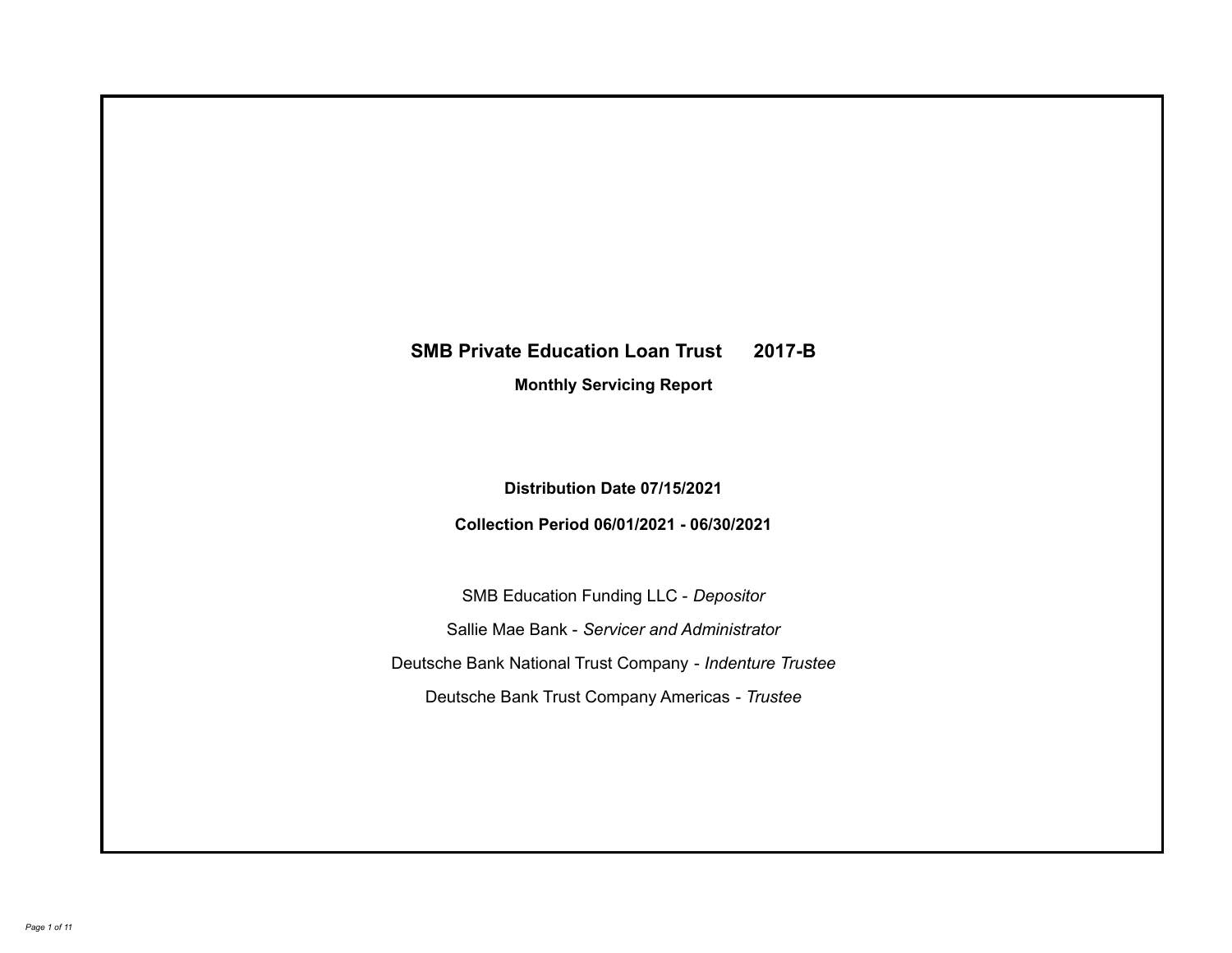A

| A           | <b>Student Loan Portfolio Characteristics</b> |                                                 | <b>Settlement Date</b><br>11/08/2017 | 05/31/2021       | 06/30/2021       |
|-------------|-----------------------------------------------|-------------------------------------------------|--------------------------------------|------------------|------------------|
|             | <b>Principal Balance</b>                      |                                                 | \$701,477,893.40                     | \$392,922,312.06 | \$386,302,316.22 |
|             | Interest to be Capitalized Balance            |                                                 | 46,726,543.99                        | 19,681,676.28    | 18,439,107.98    |
|             | Pool Balance                                  |                                                 | \$748,204,437.39                     | \$412,603,988.34 | \$404,741,424.20 |
|             |                                               |                                                 |                                      |                  |                  |
|             | Weighted Average Coupon (WAC)                 |                                                 | 8.86%                                | 7.87%            | 7.87%            |
|             | Weighted Average Remaining Term               |                                                 | 135.09                               | 128.10           | 127.74           |
|             | Number of Loans                               |                                                 | 66,252                               | 37,372           | 36,736           |
|             | Number of Borrowers                           |                                                 | 63,554                               | 36,018           | 35,404           |
|             | Pool Factor                                   |                                                 |                                      | 0.551458890      | 0.540950312      |
|             |                                               | Since Issued Total Constant Prepayment Rate (1) |                                      | 11.49%           | 11.51%           |
|             |                                               |                                                 |                                      |                  |                  |
| B           | <b>Debt Securities</b>                        | <b>Cusip/Isin</b>                               | 06/15/2021                           |                  | 07/15/2021       |
|             | A <sub>2</sub> A                              | 83189DAB6                                       | \$160,011,270.54                     |                  | \$156,323,727.96 |
|             | A <sub>2</sub> B                              | 83189DAC4                                       | \$78,811,521.30                      |                  | \$76,995,268.98  |
|             | В                                             | 83189DAD2                                       | \$50,000,000.00                      |                  | \$50,000,000.00  |
|             |                                               |                                                 |                                      |                  |                  |
| $\mathsf C$ | <b>Certificates</b>                           | <b>Cusip/Isin</b>                               | 06/15/2021                           |                  | 07/15/2021       |
|             | Residual                                      | 83189D100                                       | \$100,000.00                         |                  | \$100,000.00     |
|             |                                               |                                                 |                                      |                  |                  |
| D           | <b>Account Balances</b>                       |                                                 | 06/15/2021                           |                  | 07/15/2021       |
|             | Reserve Account Balance                       |                                                 | \$1,891,480.00                       |                  | \$1,891,480.00   |

| <b>Asset / Liability</b>               | 06/15/2021       | 07/15/2021       |
|----------------------------------------|------------------|------------------|
| Overcollateralization Percentage       | 30.00%           | 30.00%           |
| Specified Overcollateralization Amount | \$123,781,196.50 | \$121,422,427.26 |
| Actual Overcollateralization Amount    | \$123,781,196.50 | \$121,422,427.26 |

(1) For additional information, see 'Since Issued CPR Methodology' found on page 11 of this report.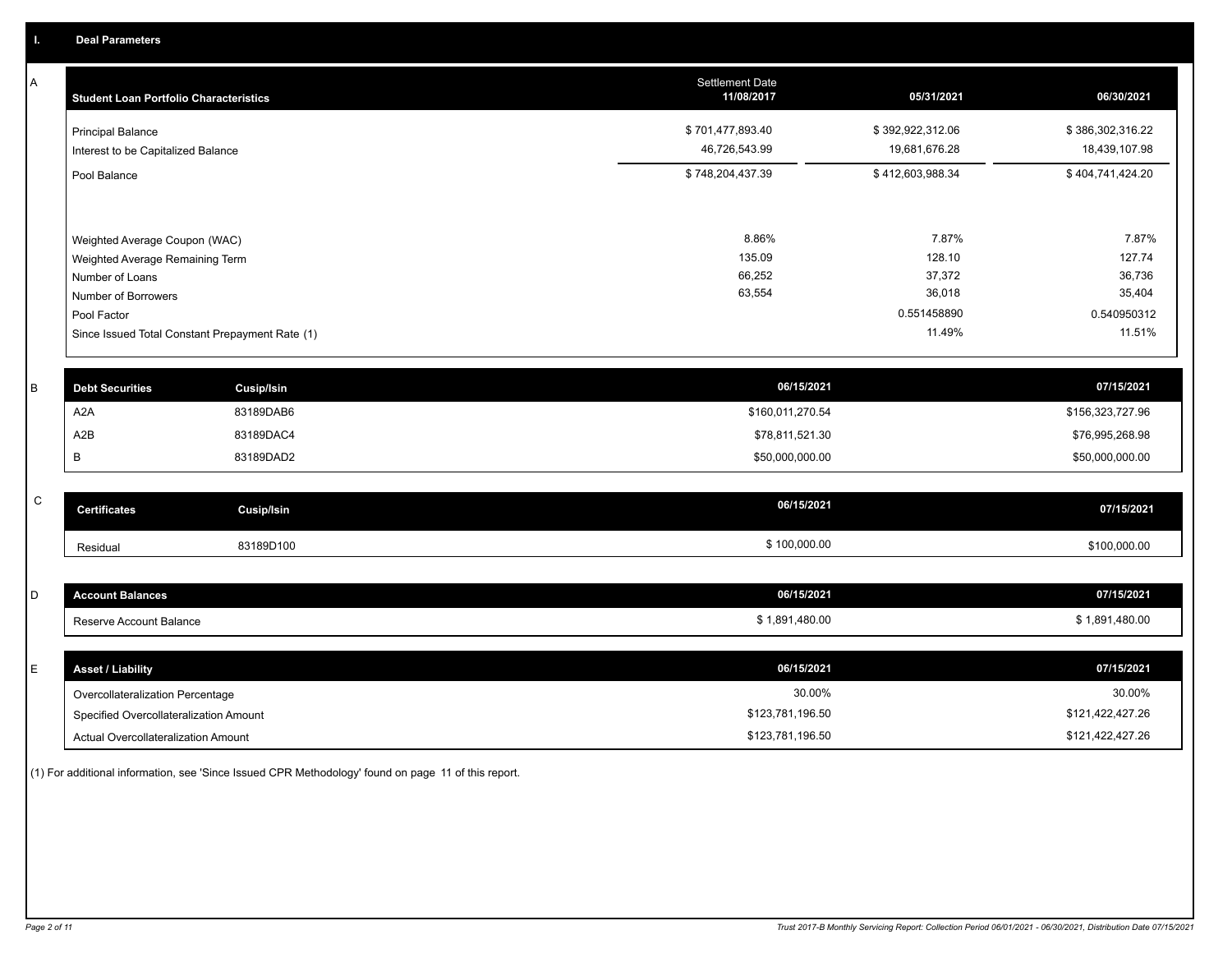| Α | <b>Student Loan Principal Receipts</b>                           |                 |
|---|------------------------------------------------------------------|-----------------|
|   | <b>Borrower Principal</b>                                        | 7,715,036.77    |
|   | <b>Consolidation Activity Principal</b>                          | 0.00            |
|   | Seller Principal Reimbursement                                   | 0.00            |
|   | Servicer Principal Reimbursement                                 | 0.00            |
|   | Delinquent Principal Purchases by Servicer                       | 0.00            |
|   | <b>Other Principal Deposits</b>                                  | 153,158.02      |
|   | <b>Total Principal Receipts</b>                                  | \$7,868,194.79  |
| В | <b>Student Loan Interest Receipts</b>                            |                 |
|   | <b>Borrower Interest</b>                                         | 2,075,131.28    |
|   | <b>Consolidation Activity Interest</b>                           | 0.00            |
|   | Seller Interest Reimbursement                                    | 0.00            |
|   | Servicer Interest Reimbursement                                  | 0.00            |
|   | Delinquent Interest Purchases by Servicer                        | 0.00            |
|   | <b>Other Interest Deposits</b>                                   | 34,562.40       |
|   | <b>Total Interest Receipts</b>                                   | \$2,109,693.68  |
| C | <b>Recoveries on Realized Losses</b>                             | \$89,335.13     |
| D | <b>Investment Income</b>                                         | \$226.66        |
| Е | <b>Funds Borrowed from Next Collection Period</b>                | \$0.00          |
| F | <b>Funds Repaid from Prior Collection Period</b>                 | \$0.00          |
| G | <b>Loan Sale or Purchase Proceeds</b>                            | \$0.00          |
| H | Initial Deposits to Distribution Account                         | \$0.00          |
|   | <b>Excess Transferred from Other Accounts</b>                    | \$0.00          |
| J | <b>Borrower Benefit Reimbursements</b>                           | \$0.00          |
| Κ | <b>Other Deposits</b>                                            | \$0.00          |
| L | <b>Other Fees Collected</b>                                      | \$0.00          |
| М | <b>AVAILABLE FUNDS</b>                                           | \$10,067,450.26 |
| N | Non-Cash Principal Activity During Collection Period             | \$1,248,198.95  |
| O | Aggregate Purchased Amounts by the Depositor, Servicer or Seller | \$187,720.42    |
| P | Aggregate Loan Substitutions                                     | \$0.00          |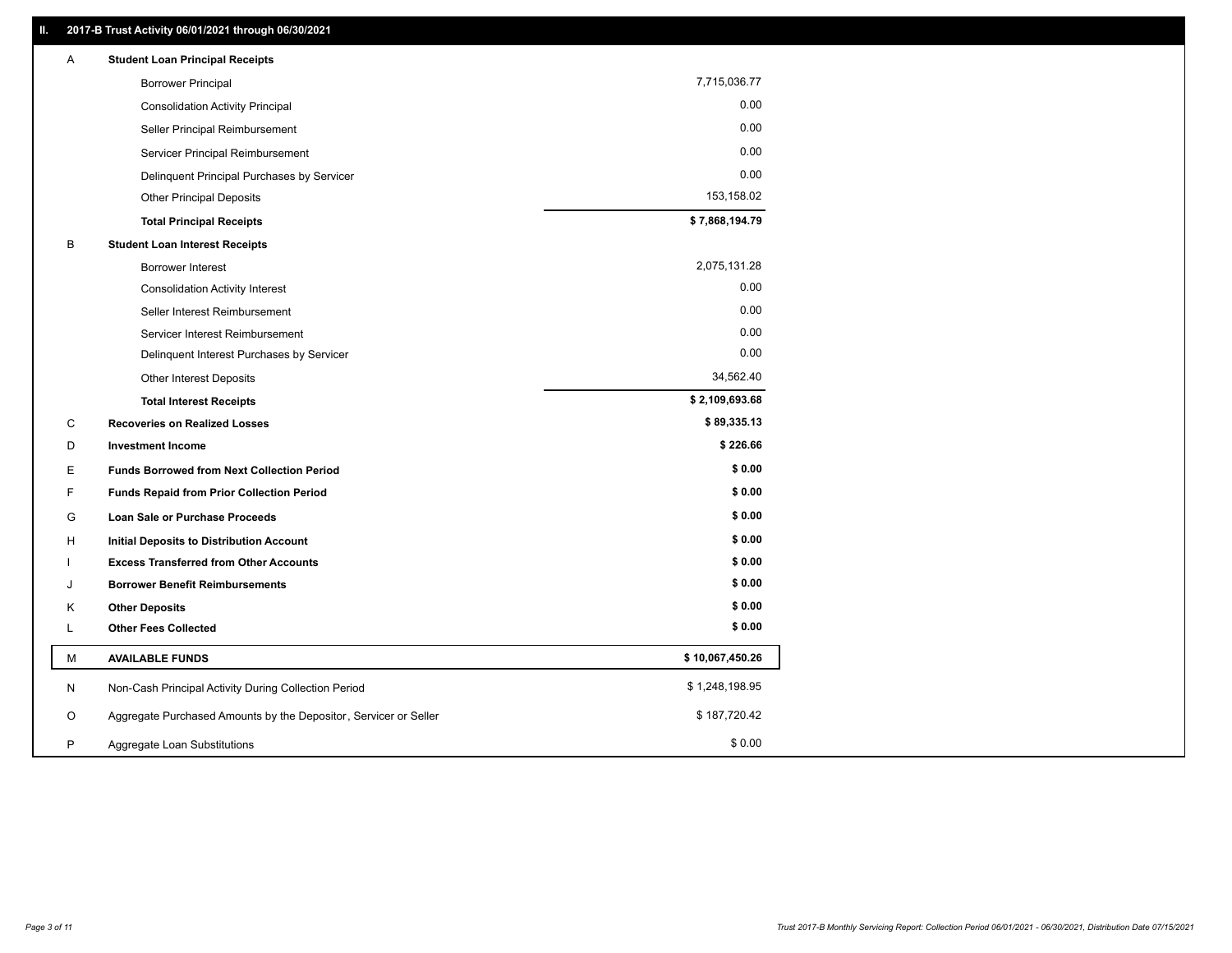| <b>Loans by Repayment Status</b> |                       |                          |         |                                                           |                |                            |                          |         |                                                                  |                |                            |
|----------------------------------|-----------------------|--------------------------|---------|-----------------------------------------------------------|----------------|----------------------------|--------------------------|---------|------------------------------------------------------------------|----------------|----------------------------|
|                                  |                       |                          |         | 06/30/2021                                                |                |                            | 05/31/2021               |         |                                                                  |                |                            |
|                                  |                       | <b>Wtd Avg</b><br>Coupon | # Loans | Principal and<br><b>Interest Accrued</b><br>to Capitalize | % of Principal | % of Loans in<br>Repay (1) | <b>Wtd Avg</b><br>Coupon | # Loans | <b>Principal and</b><br><b>Interest Accrued</b><br>to Capitalize | % of Principal | % of Loans in<br>Repay (1) |
| INTERIM:                         | IN SCHOOL             | 8.84%                    | 1,268   | \$19,001,988.54                                           | 4.695%         | $-$ %                      | 8.86%                    | 1,501   | \$22,393,240.03                                                  | 5.427%         | $-$ %                      |
|                                  | <b>GRACE</b>          | 9.00%                    | 755     | \$11,452,903.80                                           | 2.830%         | $-$ %                      | 8.92%                    | 725     | \$10,540,682.60                                                  | 2.555%         | $-$ %                      |
|                                  | <b>DEFERMENT</b>      | 8.61%                    | 2,612   | \$34,001,098.80                                           | 8.401%         | $-$ %                      | 8.62%                    | 2,758   | \$36,065,023.10                                                  | 8.741%         | $-$ %                      |
| <b>REPAYMENT:</b>                | <b>CURRENT</b>        | 7.68%                    | 30,572  | \$318,001,697.63                                          | 78.569%        | 93.451%                    | 7.66%                    | 30,893  | \$322,268,286.50                                                 | 78.106%        | 93.790%                    |
|                                  | 31-60 DAYS DELINQUENT | 8.07%                    | 312     | \$4,433,880.53                                            | 1.095%         | 1.303%                     | 8.30%                    | 311     | \$3,976,616.74                                                   | 0.964%         | 1.157%                     |
|                                  | 61-90 DAYS DELINQUENT | 8.04%                    | 174     | \$2,495,921.33                                            | 0.617%         | 0.733%                     | 7.83%                    | 187     | \$2,970,609.07                                                   | 0.720%         | 0.865%                     |
|                                  | > 90 DAYS DELINQUENT  | 8.38%                    | 126     | \$2,038,129.06                                            | 0.504%         | 0.599%                     | 8.74%                    | 118     | \$1,795,648.69                                                   | 0.435%         | 0.523%                     |
|                                  | <b>FORBEARANCE</b>    | 8.05%                    | 917     | \$13,315,804.51                                           | 3.290%         | 3.913%                     | 7.95%                    | 879     | \$12,593,881.61                                                  | 3.052%         | 3.665%                     |
| <b>TOTAL</b>                     |                       |                          | 36,736  | \$404,741,424.20                                          | 100.00%        | 100.00%                    |                          | 37,372  | \$412,603,988.34                                                 | 100.00%        | 100.00%                    |

Percentages may not total 100% due to rounding \*

1 Loans classified in "Repayment" include any loan for which interim interest only, \$25 fixed payments or full principal and interest payments are due.

|                |                                                                                                                            | <b>Loans by Borrower Status</b> |         |                                                           |                |                                |                          |         |                                                                  |                |                                |
|----------------|----------------------------------------------------------------------------------------------------------------------------|---------------------------------|---------|-----------------------------------------------------------|----------------|--------------------------------|--------------------------|---------|------------------------------------------------------------------|----------------|--------------------------------|
|                |                                                                                                                            |                                 |         | 06/30/2021                                                |                |                                |                          |         | 05/31/2021                                                       |                |                                |
|                |                                                                                                                            | <b>Wtd Avg</b><br>Coupon        | # Loans | Principal and<br><b>Interest Accrued</b><br>to Capitalize | % of Principal | % of Loans in<br>P&I Repay (2) | <b>Wtd Avg</b><br>Coupon | # Loans | <b>Principal and</b><br><b>Interest Accrued</b><br>to Capitalize | % of Principal | % of Loans in<br>P&I Repay (2) |
| INTERIM:       | IN SCHOOL                                                                                                                  | 8.45%                           | 2,383   | \$34,595,760.13                                           | 8.548%         | $-$ %                          | 8.44%                    | 2,831   | \$41,378,437.38                                                  | 10.029%        | $-$ %                          |
|                | <b>GRACE</b>                                                                                                               | 8.49%                           | 1,400   | \$20,729,241.10                                           | 5.122%         | $-$ %                          | 8.52%                    | 1,355   | \$19,056,305.89                                                  | 4.619%         | $-$ %                          |
|                | <b>DEFERMENT</b>                                                                                                           | 8.26%                           | 4,615   | \$57,246,538.62                                           | 14.144%        | $-$ %                          | 8.28%                    | 4,876   | \$60,759,045.16                                                  | 14.726%        | $-$ %                          |
| P&I REPAYMENT: | <b>CURRENT</b>                                                                                                             | 7.65%                           | 26,840  | \$270,326,067.42                                          | 66.790%        | 92.524%                        | 7.62%                    | 26,837  | \$270,334,736.42                                                 | 65.519%        | 92.768%                        |
|                | 31-60 DAYS DELINQUENT                                                                                                      | 8.06%                           | 294     | \$4,209,006.53                                            | 1.040%         | 1.441%                         | 8.30%                    | 297     | \$3,845,789.09                                                   | 0.932%         | 1.320%                         |
|                | 61-90 DAYS DELINQUENT                                                                                                      | 8.01%                           | 168     | \$2,411,841.85                                            | 0.596%         | 0.825%                         | 7.80%                    | 182     | \$2,884,496.92                                                   | 0.699%         | 0.990%                         |
|                | > 90 DAYS DELINQUENT                                                                                                       | 8.39%                           | 125     | \$2,011,012.66                                            | 0.497%         | 0.688%                         | 8.74%                    | 115     | \$1,751,295.87                                                   | 0.424%         | 0.601%                         |
|                | FORBEARANCE                                                                                                                | 8.04%                           | 911     | \$13,211,955.89                                           | 3.264%         | 4.522%                         | 7.95%                    | 879     | \$12,593,881.61                                                  | 3.052%         | 4.322%                         |
| <b>TOTAL</b>   |                                                                                                                            |                                 | 36,736  | \$404,741,424.20                                          | 100.00%        | 100.00%                        |                          | 37,372  | \$412,603,988.34                                                 | 100.00%        | 100.00%                        |
|                | Percentages may not total 100% due to rounding                                                                             |                                 |         |                                                           |                |                                |                          |         |                                                                  |                |                                |
| 2              | Loans classified in "P&I Repayment" includes only those loans for which scheduled principal and interest payments are due. |                                 |         |                                                           |                |                                |                          |         |                                                                  |                |                                |

To conform with company standard reporting these sections now include Princial and Interest Accrued to Capitalize .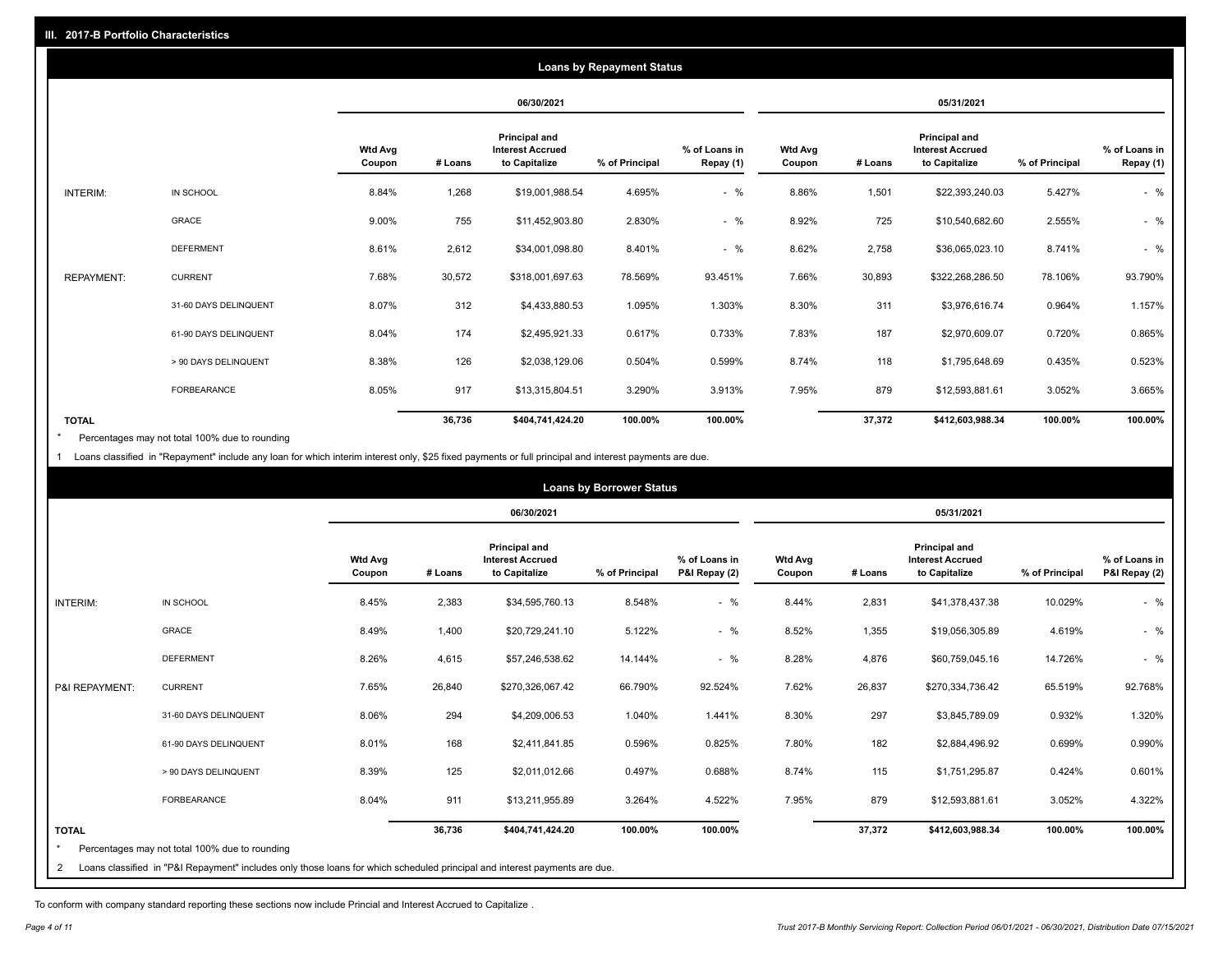|                                                                                                  | 6/30/2021        | 5/31/2021        |  |
|--------------------------------------------------------------------------------------------------|------------------|------------------|--|
| Pool Balance                                                                                     | \$404,741,424.20 | \$412,603,988.34 |  |
| Total # Loans                                                                                    | 36,736           | 37,372           |  |
| Total # Borrowers                                                                                | 35,404           | 36,018           |  |
| Weighted Average Coupon                                                                          | 7.87%            | 7.87%            |  |
| Weighted Average Remaining Term                                                                  | 127.74           | 128.10           |  |
| Percent of Pool - Cosigned                                                                       | 92.8%            | 92.7%            |  |
| Percent of Pool - Non Cosigned                                                                   | 7.2%             | 7.3%             |  |
| Borrower Interest Accrued for Period                                                             | \$2,501,260.62   | \$2,628,547.48   |  |
| Outstanding Borrower Interest Accrued                                                            | \$21,879,313.07  | \$23,205,214.38  |  |
| Gross Principal Realized Loss - Periodic *                                                       | \$421,988.42     | \$459,331.77     |  |
| Gross Principal Realized Loss - Cumulative *                                                     | \$20,107,913.71  | \$19,685,925.29  |  |
| Recoveries on Realized Losses - Periodic                                                         | \$89,335.13      | \$45,562.58      |  |
| Recoveries on Realized Losses - Cumulative                                                       | \$2,465,652.95   | \$2,376,317.82   |  |
| Net Losses - Periodic                                                                            | \$332,653.29     | \$413,769.19     |  |
| Net Losses - Cumulative                                                                          | \$17,642,260.76  | \$17,309,607.47  |  |
| Non-Cash Principal Activity - Capitalized Interest                                               | \$1,672,427.44   | \$854,555.04     |  |
| Since Issued Total Constant Prepayment Rate (CPR) (1)                                            | 11.51%           | 11.49%           |  |
| <b>Loan Substitutions</b>                                                                        | \$0.00           | \$0.00           |  |
| <b>Cumulative Loan Substitutions</b>                                                             | \$0.00           | \$0.00           |  |
| <b>Unpaid Servicing Fees</b>                                                                     | \$0.00           | \$0.00           |  |
| <b>Unpaid Administration Fees</b>                                                                | \$0.00           | \$0.00           |  |
| <b>Unpaid Carryover Servicing Fees</b>                                                           | \$0.00           | \$0.00           |  |
| Note Interest Shortfall                                                                          | \$0.00           | \$0.00           |  |
| Loans in Modification                                                                            | \$28,484,935.45  | \$29,194,330.48  |  |
| % of Loans in Modification as a % of Loans in Repayment (P&I)                                    | 10.21%           | 10.47%           |  |
|                                                                                                  |                  |                  |  |
| % Annualized Gross Principal Realized Loss - Periodic as a %<br>of Loans in Repayment (P&I) * 12 | 1.82%            | 1.98%            |  |
| % Gross Principal Realized Loss - Cumulative as a % of<br><b>Original Pool Balance</b>           | 2.69%            | 2.63%            |  |

\* In accordance with the Servicer's current policies and procedures, after September 1, 2017 loans subject to bankruptcy claims generally will not be reported as a charged- off unless and until they are delinquent for 120

(1) For additional information, see 'Since Issued CPR Methodology' found on page 11 of this report.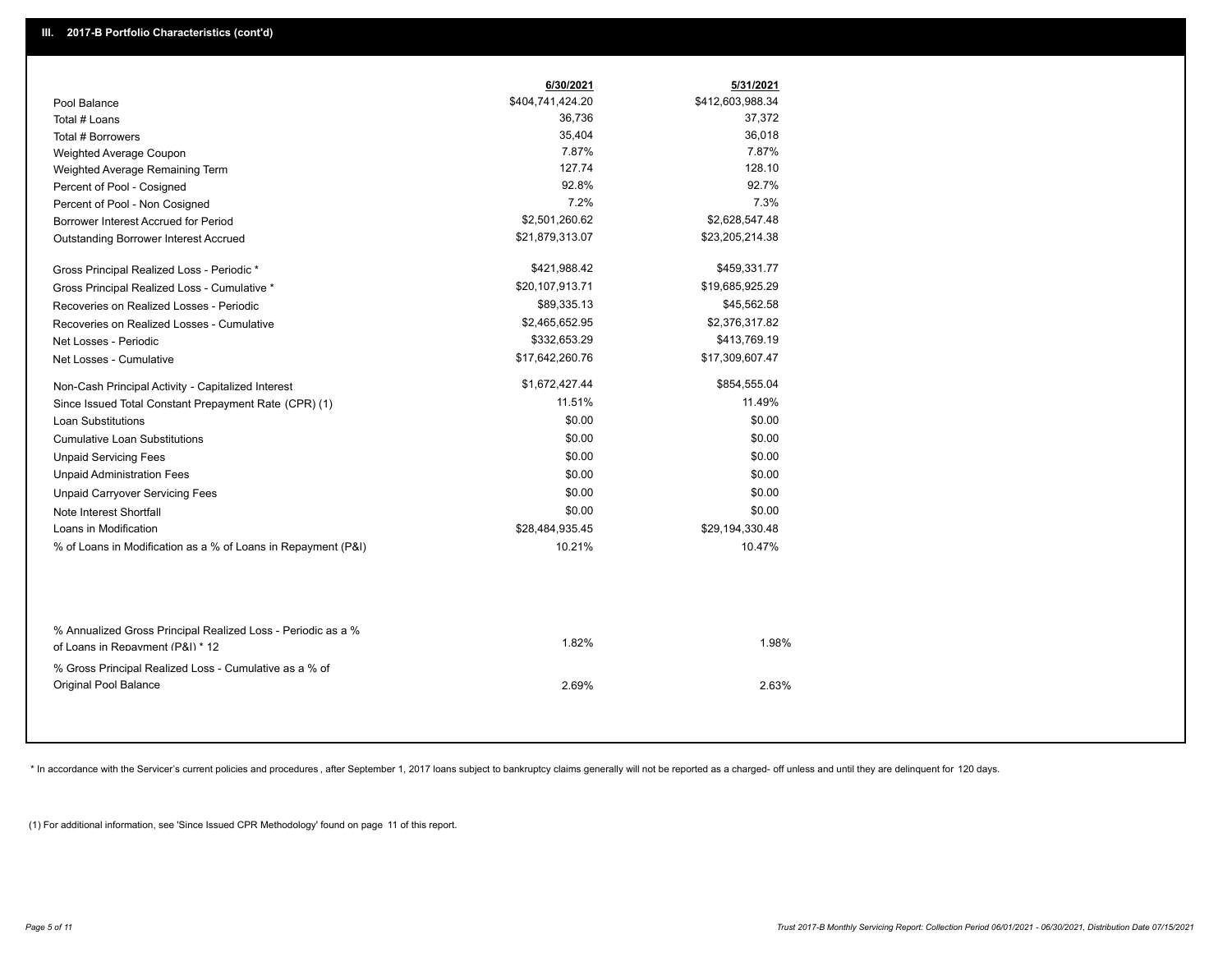#### **Loan Program**  A

|                                    | Weighted<br>Average | # LOANS  | <b>\$ AMOUNT</b> | $%$ *    |
|------------------------------------|---------------------|----------|------------------|----------|
| - Smart Option Interest-Only Loans | 6.84%               | 8,008    | \$62,407,486.40  | 15.419%  |
| - Smart Option Fixed Pay Loans     | 7.85%               | 8,960    | \$120,580,939.09 | 29.792%  |
| - Smart Option Deferred Loans      | 8.17%               | 19.768   | \$221,752,998.71 | 54.789%  |
| - Other Loan Programs              | $0.00\%$            | $\Omega$ | \$0.00           | 0.000%   |
| <b>Total</b>                       | 7.87%               | 36,736   | \$404,741,424.20 | 100.000% |

\* Percentages may not total 100% due to rounding

B

C

**Index Type**

|                       | Weighted<br>Average | # LOANS | <b>\$ AMOUNT</b> | $%$ *    |
|-----------------------|---------------------|---------|------------------|----------|
| - Fixed Rate Loans    | 8.22%               | 7,992   | \$99,537,311.03  | 24.593%  |
| - LIBOR Indexed Loans | 7.76%               | 28,744  | \$305,204,113.17 | 75.407%  |
| - Other Index Rates   | 0.00%               |         | \$0.00           | 0.000%   |
| <b>Total</b>          | 7.87%               | 36,736  | \$404,741,424.20 | 100.000% |

\* Percentages may not total 100% due to rounding

## **Weighted Average Recent FICO**

| 2,104  | \$24,190,610.63  | 5.977%    |
|--------|------------------|-----------|
| 2,194  | \$24,609,859.34  | 6.080%    |
| 3,776  | \$43,229,166.72  | 10.681%   |
| 7,640  | \$87,048,548.11  | 21.507%   |
| 21,021 | \$225,654,550.71 | 55.753%   |
|        | \$8,688.69       | $0.002\%$ |
| 36,736 | \$404,741,424.20 | 100.000%  |
|        |                  |           |

To conform with company standard reporting these sections now include Princial and Interest Accrued to Capitalize .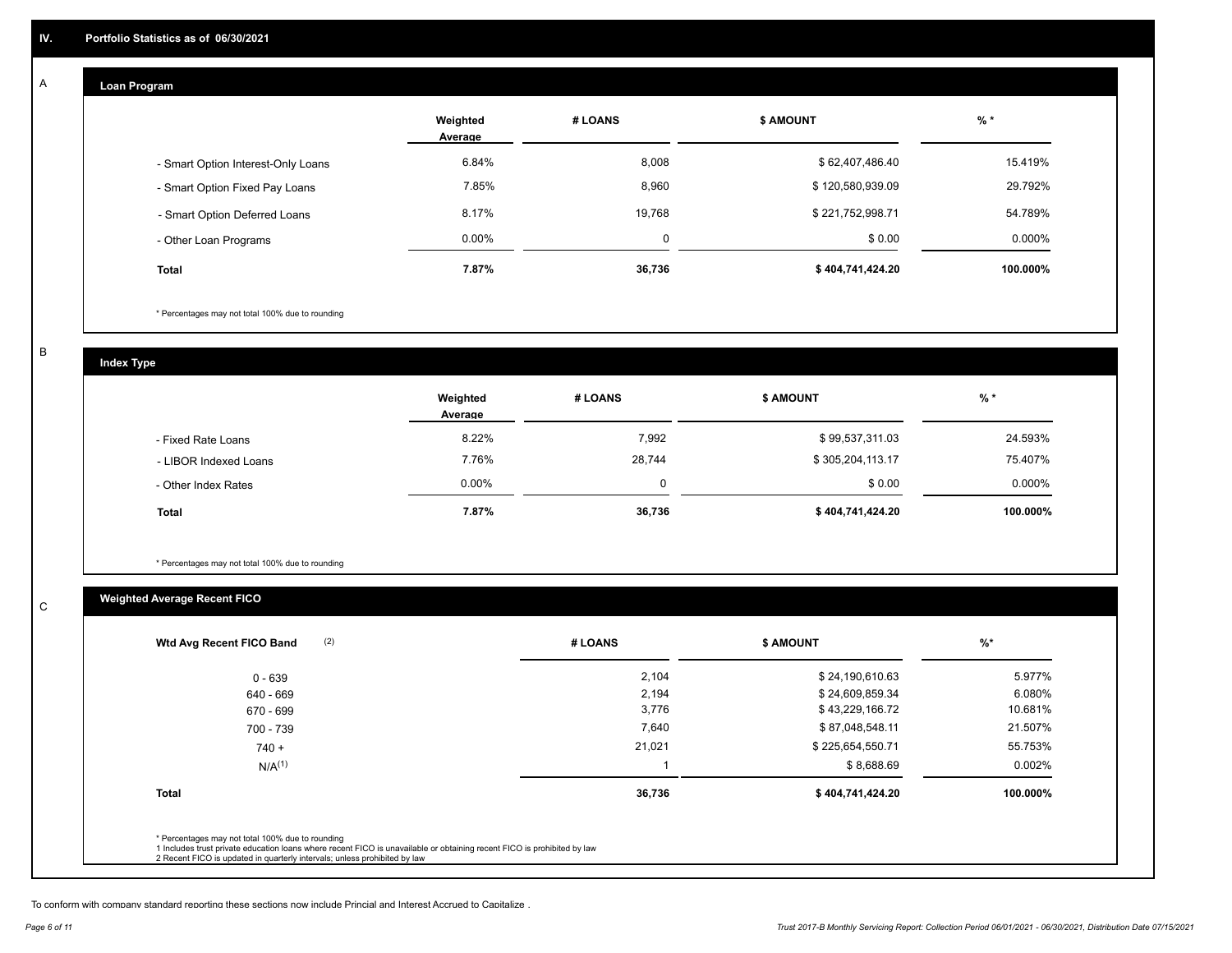| Α. |       | <b>Reserve Account</b>                                                               |                  |  |
|----|-------|--------------------------------------------------------------------------------------|------------------|--|
|    |       | Specified Reserve Account Balance                                                    | \$1,891,480.00   |  |
|    |       | Actual Reserve Account Balance                                                       | \$1,891,480.00   |  |
| В. |       | <b>Principal Distribution Amount</b>                                                 |                  |  |
|    | i.    | Class A Notes Outstanding                                                            | \$238,822,791.84 |  |
|    | ii.   | Pool Balance                                                                         | \$404,741,424.20 |  |
|    | iii.  | First Priority Principal Distribution Amount (i - ii)                                | \$0.00           |  |
|    | iv.   | Class A and B Notes Outstanding                                                      | \$288,822,791.84 |  |
|    | ۷.    | First Priority Principal Distribution Amount                                         | \$0.00           |  |
|    | vi.   | Pool Balance                                                                         | \$404,741,424.20 |  |
|    | vii.  | Specified Overcollateralization Amount                                               | \$121,422,427.26 |  |
|    | viii. | Regular Principal Distribution Amount (if (iv > 0, (iv - v) - (vi - vii))            | \$5,503,794.90   |  |
|    | ix.   | Pool Balance                                                                         | \$404,741,424.20 |  |
|    | х.    | 10% of Initial Pool Balance                                                          | \$74,820,443.74  |  |
|    | xi.   | First Priority Principal Distribution Amount                                         | \$0.00           |  |
|    | xii.  | Regular Principal Distribution Amount                                                | \$5,503,794.90   |  |
|    | xiii. | Available Funds (after payment of waterfall items A through I)                       | \$3,717,438.22   |  |
|    |       | xiv. Additional Principal Distribution Amount (if(vi <= x,min(xiii, vi - xi - xii))) | \$0.00           |  |
| C. |       | R-2 Certificate                                                                      |                  |  |
|    |       | <b>Previous Notional Balance</b>                                                     | \$45,942,940.00  |  |
|    |       | Shortfall of Principal                                                               | \$0.00           |  |
|    |       | Shortfall of Interest                                                                | \$0.00           |  |
|    |       | <b>Current Notional Balance</b>                                                      | \$45,942,940.00  |  |
|    |       | Excess Distribution Allocated (1)                                                    | \$1,040,492.38   |  |
| D. |       | R-3 Certificate                                                                      |                  |  |
|    |       | <b>Previous Notional Balance</b>                                                     | \$18,143,670.71  |  |
|    |       | Remaining Principal Collections (2)                                                  | \$0.00           |  |
|    |       | <b>Current Notional Balance</b>                                                      | \$17,721,682.29  |  |

amount will be zero<br>2. Payments will be made after the principal balance of each class of notes has been reduced to zero and the pool balance is less than or equal to the principal balance of the R-3 **Certificate**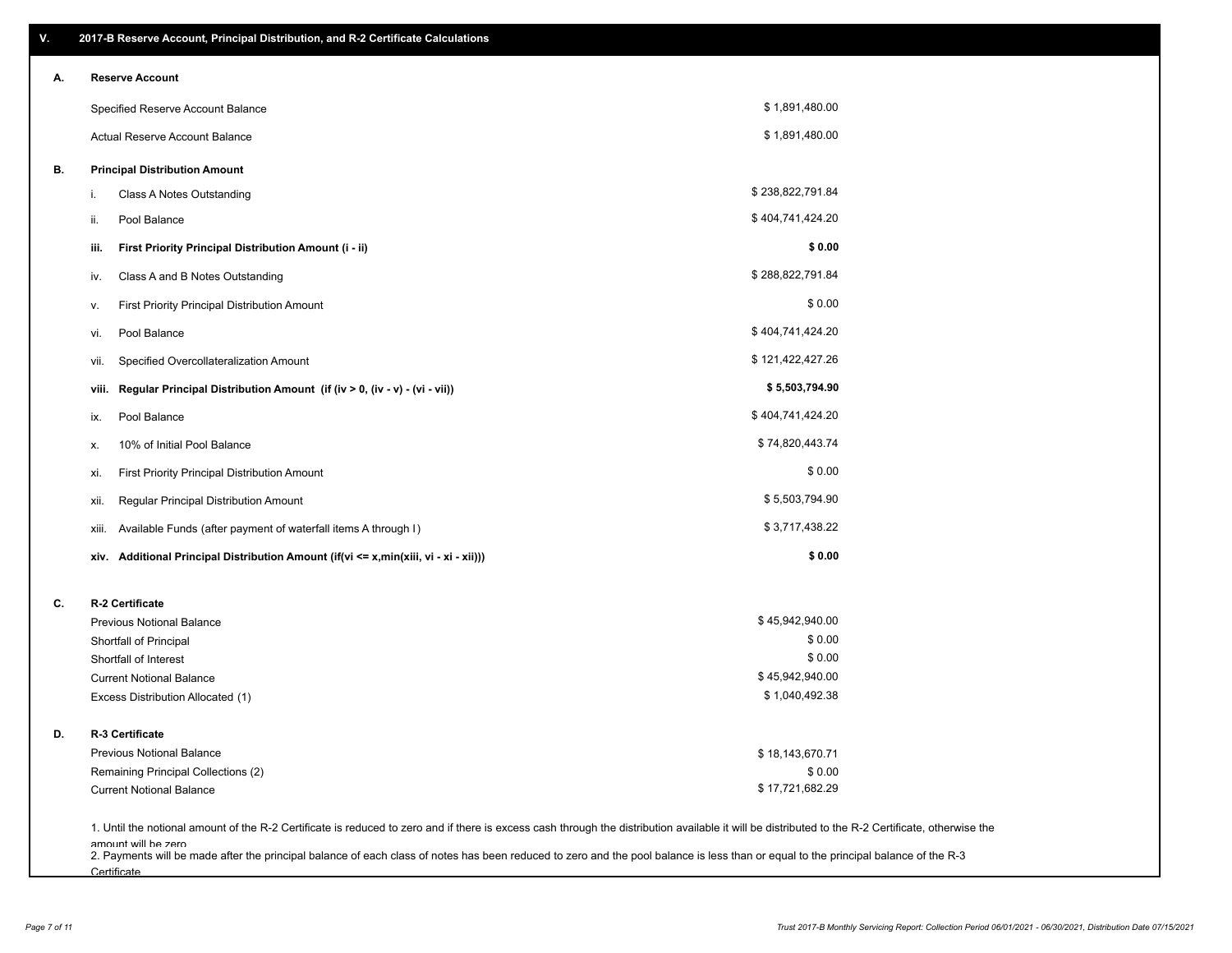|                                                         | Paid           | <b>Funds Balance</b> |
|---------------------------------------------------------|----------------|----------------------|
| <b>Total Available Funds</b>                            |                | \$10,067,450.26      |
| <b>Trustee Fees</b><br>A                                | \$0.00         | \$10,067,450.26      |
| В<br><b>Servicing Fees</b>                              | \$261,980.63   | \$9,805,469.63       |
| C<br>i. Administration Fees                             | \$8,333.00     | \$9,797,136.63       |
| ii. Unreimbursed Administrator Advances plus any Unpaid | \$0.00         | \$9,797,136.63       |
| D<br>Class A Noteholders Interest Distribution Amount   | \$430,070.18   | \$9,367,066.45       |
| Е<br>First Priority Principal Payment                   | \$0.00         | \$9,367,066.45       |
| Class B Noteholders Interest Distribution Amount<br>F.  | \$145,833.33   | \$9,221,233.12       |
| <b>Reinstatement Reserve Account</b><br>G               | \$0.00         | \$9,221,233.12       |
| H<br>Regular Principal Distribution                     | \$5,503,794.90 | \$3,717,438.22       |
| <b>Carryover Servicing Fees</b>                         | \$0.00         | \$3,717,438.22       |
| Additional Principal Distribution Amount<br>J           | \$0.00         | \$3,717,438.22       |
| Κ<br>Unpaid Expenses of Trustee                         | \$0.00         | \$3,717,438.22       |
| Unpaid Expenses of Administrator<br>L                   | \$0.00         | \$3,717,438.22       |
| M<br>i. Remaining Funds to the R-1 Certificateholder(s) | \$2,676,945.84 | \$1,040,492.38       |
| ii. Remaining Funds to the R-2 Certificateholder(s)     | \$1,040,492.38 | \$0.00               |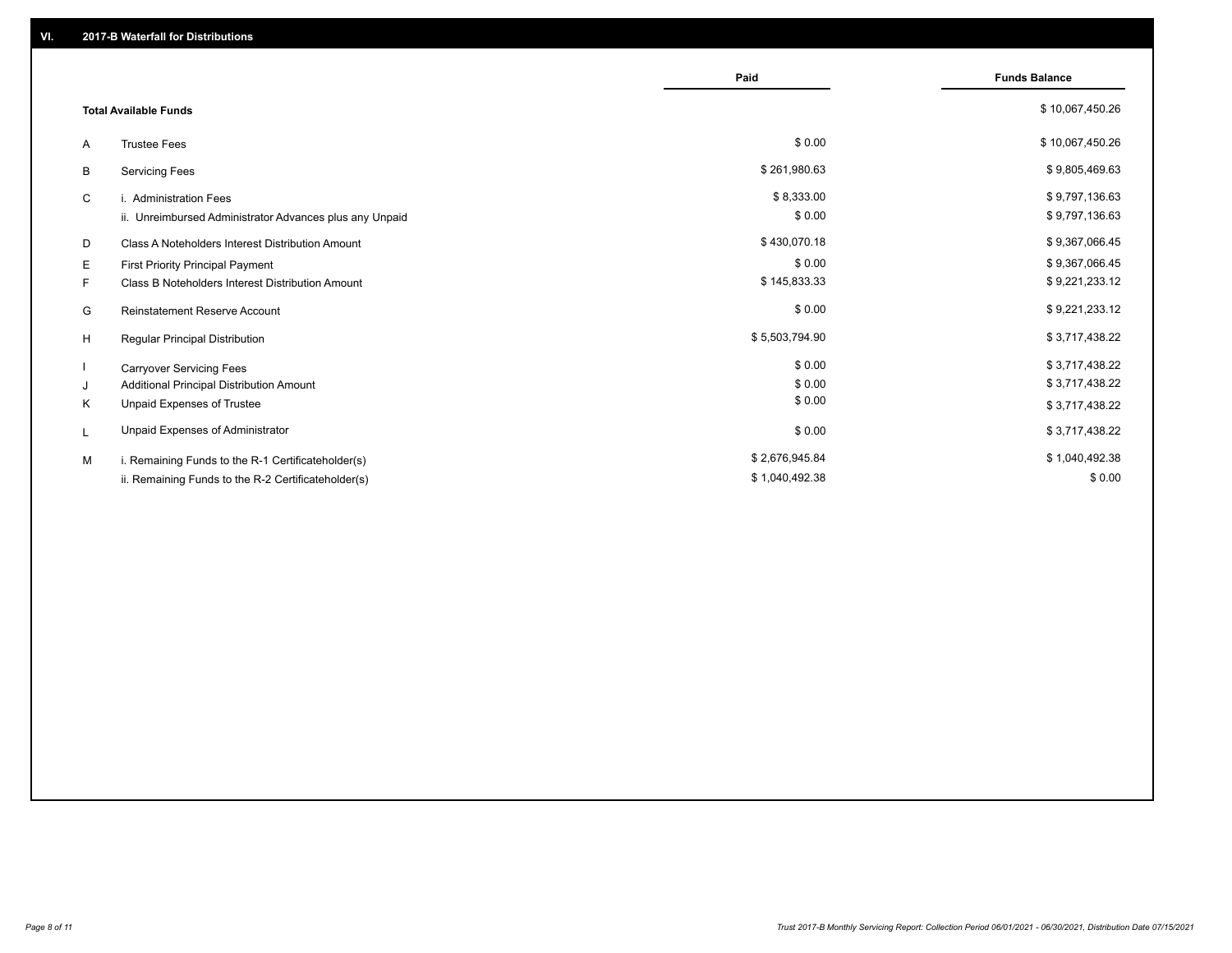| <b>Distribution Amounts</b>                                |                         |                         |                         |
|------------------------------------------------------------|-------------------------|-------------------------|-------------------------|
|                                                            | A <sub>2</sub> A        | A <sub>2</sub> B        | в                       |
| Cusip/Isin                                                 | 83189DAB6               | 83189DAC4               | 83189DAD2               |
| <b>Beginning Balance</b>                                   | \$160,011,270.54        | \$78,811,521.30         | \$50,000,000.00         |
| Index                                                      | <b>FIXED</b>            | <b>LIBOR</b>            | <b>FIXED</b>            |
| Spread/Fixed Rate                                          | 2.82%                   | 0.75%                   | 3.50%                   |
| Record Date (Days Prior to Distribution)                   | 1 NEW YORK BUSINESS DAY | 1 NEW YORK BUSINESS DAY | 1 NEW YORK BUSINESS DAY |
| <b>Accrual Period Begin</b>                                | 6/15/2021               | 6/15/2021               | 6/15/2021               |
| <b>Accrual Period End</b>                                  | 7/15/2021               | 7/15/2021               | 7/15/2021               |
| Daycount Fraction                                          | 0.08333333              | 0.08333333              | 0.08333333              |
| Interest Rate*                                             | 2.82000%                | 0.82288%                | 3.50000%                |
| <b>Accrued Interest Factor</b>                             | 0.002350000             | 0.000685733             | 0.002916667             |
| <b>Current Interest Due</b>                                | \$376,026.49            | \$54,043.69             | \$145,833.33            |
| Interest Shortfall from Prior Period Plus Accrued Interest | $$ -$                   | $\mathsf{\$}$ -         | $\mathsf{\$}$ -         |
| <b>Total Interest Due</b>                                  | \$376,026.49            | \$54,043.69             | \$145,833.33            |
| <b>Interest Paid</b>                                       | \$376,026.49            | \$54,043.69             | \$145,833.33            |
| <b>Interest Shortfall</b>                                  | $$ -$                   | $\frac{2}{3}$ -         | $\mathcal{S}$ -         |
| <b>Principal Paid</b>                                      | \$3,687,542.58          | \$1,816,252.32          | $$ -$                   |
| <b>Ending Principal Balance</b>                            | \$156,323,727.96        | \$76,995,268.98         | \$50,000,000.00         |
| Paydown Factor                                             | 0.013759487             | 0.013759487             | 0.000000000             |
| <b>Ending Balance Factor</b>                               | 0.583297492             | 0.583297492             | 1.000000000             |

\* Pay rates for Current Distribution. For the interest rates applicable to the next distribution date, please see https://www.salliemae.com/about/investors/data/SMBabrate.txt.

**VII. 2017-B Distributions**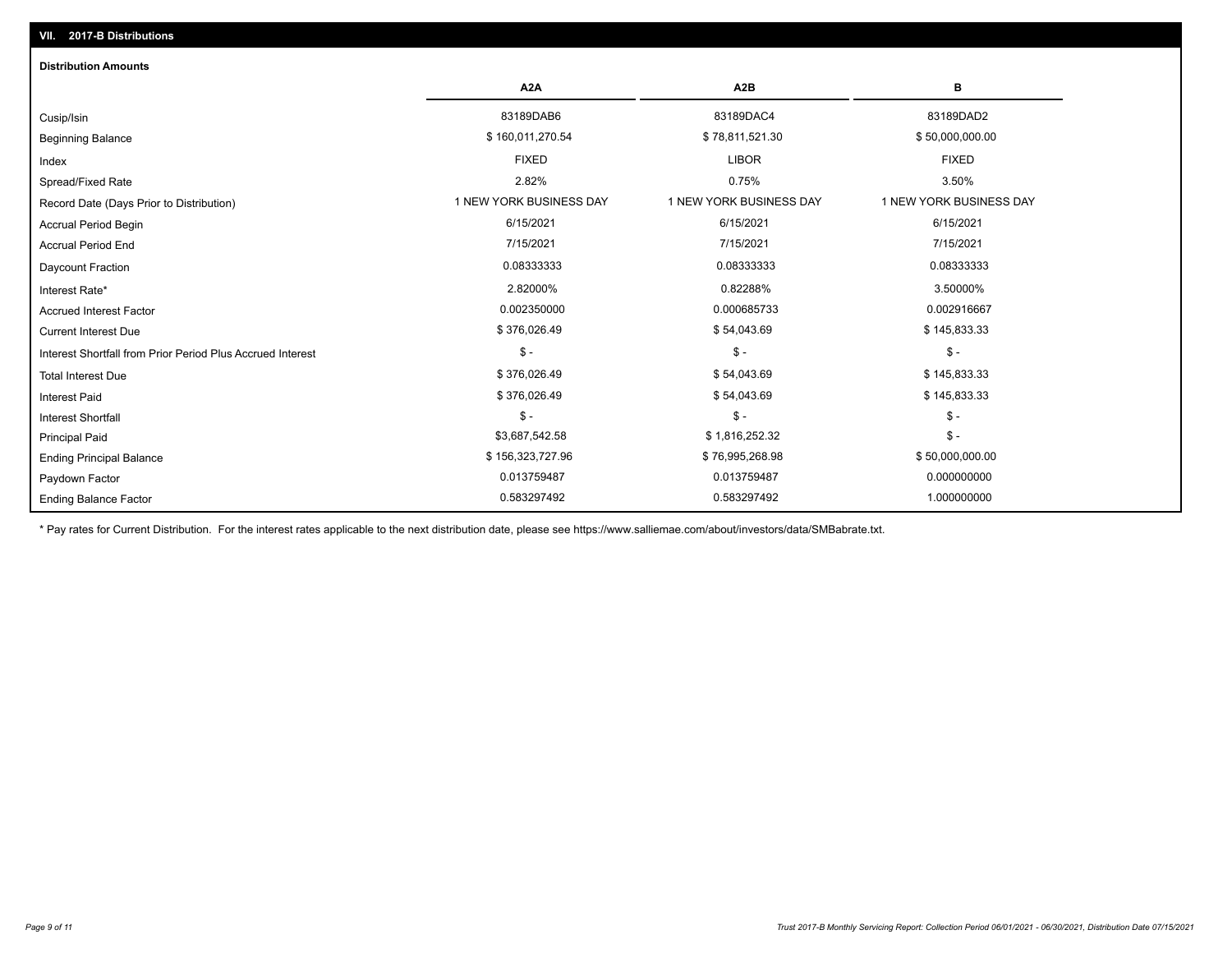#### **VIII. 2017-B Methodology**

#### **Since Issued Total CPR**

$$
\text{total CPR} = 1 - \left(\frac{APB}{PPB}\right)^{\left(\frac{12}{MSC}\right)}
$$

APB = Actual period-end Pool Balance PPB = Projected period-end Pool Balance assuming no prepayments and no defaults Pool Balance = Sum(Principal Balance + Interest Accrued to Capitalize Balance) MSC = Months Since Cut-Off

 $\mathsf{I}$ J λ

### **Since-Issued Total Constant Prepayment Rate (CPR)**

Since-Issued Total CPR measures prepayments, both voluntary and involuntary, for a trust student loan pool over the life of a transaction. For each trust distribution, the actual month-end pool balance is compared against a month-end pool balance originally projected at issuance assuming no prepayments and defaults. For purposes of Since- Issued Total CPR calculations, projected period end pool balance assumes in-school status loans have up to a six month grace period before moving to repayment, grace status loans remain in grace status until their status end date and then to move to full principal and interest repayment, loans subject to interim interest or fixed payments during their in-school and grace period continue paying interim interest or fixed payments until full